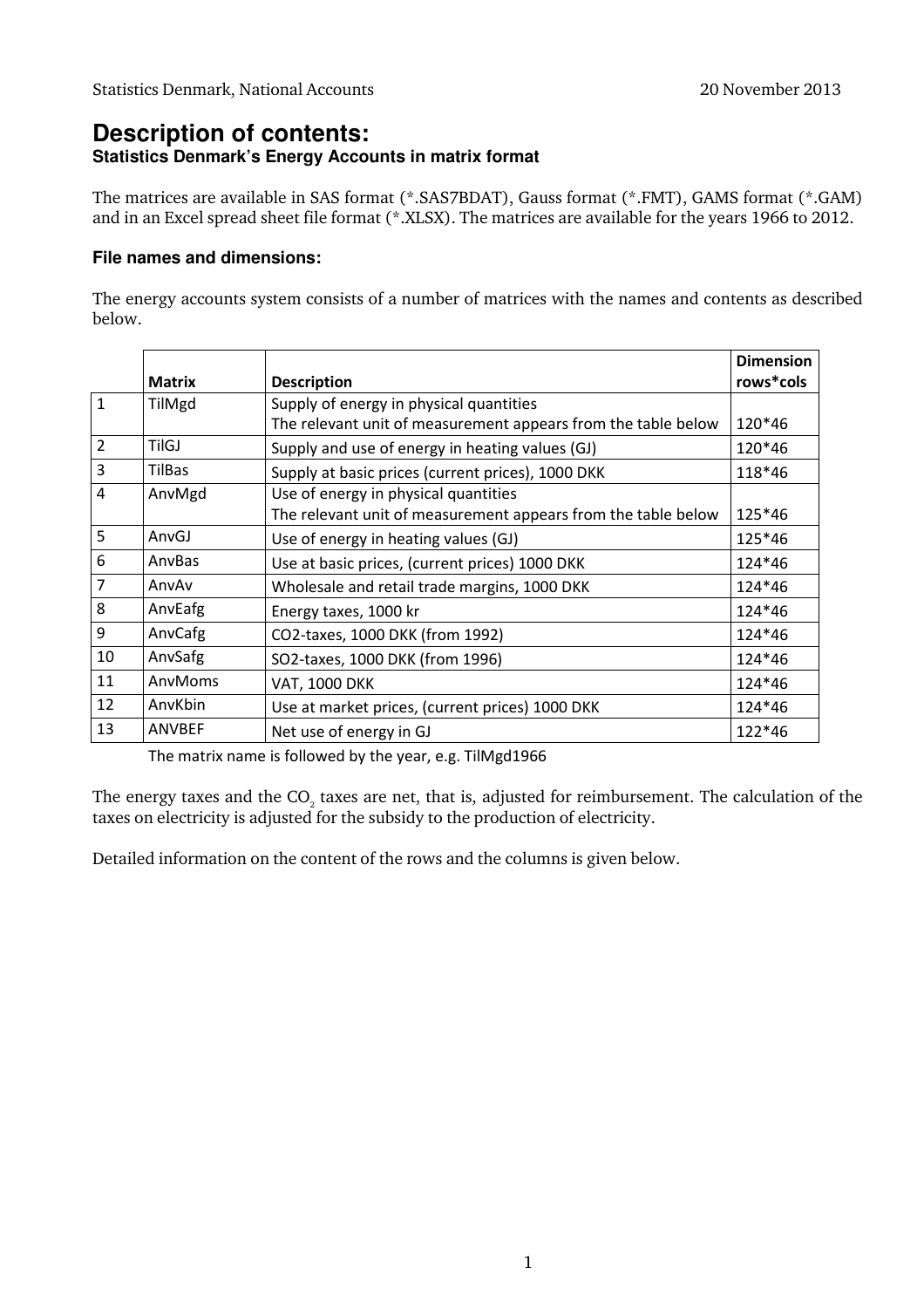# **Description of the columns:**

# **Classification of energy products in the Danish Energy accounts**

|    | <b>Energy products</b>                                         | <b>Specific unit for TILMGD and</b><br><b>ANVMGD matrices</b> |
|----|----------------------------------------------------------------|---------------------------------------------------------------|
| 1  | Crude oil                                                      | Tonnes                                                        |
| 2  | Refinery feedstocks                                            | Tonnes                                                        |
| 3  | Refinery gas                                                   | Tonnes                                                        |
| 4  | <b>LPG</b>                                                     | Tonnes                                                        |
| 5  | LPG for transport                                              | Tonnes                                                        |
| 6  | LVN                                                            | Tonnes                                                        |
| 7  | Motor gasoline, colored                                        | Tonnes                                                        |
| 8  | Motor gasoline, unleaded                                       | Tonnes                                                        |
| 9  | Motor gasoline, leaded                                         | Tonnes                                                        |
| 10 | JP4                                                            | Tonnes                                                        |
| 11 | Kerosene                                                       | Tonnes                                                        |
| 12 | Aviation gasoline                                              | Tonnes                                                        |
| 13 | Jet petroleum                                                  | Tonnes                                                        |
| 14 | Jet petroleum bunkered by Danish operated planes abroad        | Tonnes                                                        |
| 15 | Gasoil                                                         | Tonnes                                                        |
| 16 | Diesel oil                                                     | Tonnes                                                        |
| 17 | Diesel bunkered by Danish operated vehicles abroad             | Tonnes                                                        |
| 18 | Fuel oil                                                       | Tonnes                                                        |
|    |                                                                | Tonnes                                                        |
| 19 | Fuel oil bunkered by Danish operated ships abroad<br>Waste oil | Tonnes                                                        |
| 20 |                                                                |                                                               |
| 21 | Petroleum coke                                                 | Tonnes                                                        |
| 22 | Orimulsion                                                     | Tonnes                                                        |
| 23 | Natural gas 1, North Sea and imports                           | 1000 Nm3                                                      |
| 24 | Natural gas 2, large-scale consumers and exports               | 1000 Nm3                                                      |
| 25 | Natural gas 3 to industries and households                     | 1000 Nm3                                                      |
|    |                                                                |                                                               |
| 26 | Coal                                                           | Tonnes                                                        |
| 27 | Coke                                                           | Tonnes                                                        |
| 28 | Brown coal briquettes                                          | Tonnes                                                        |
|    |                                                                |                                                               |
| 29 | Waste, non renewable                                           | Tonnes                                                        |
|    |                                                                |                                                               |
| 30 | Waste, renewable                                               | Tonnes                                                        |
| 31 | Wind power                                                     | GWh                                                           |
| 32 | Hydro power                                                    | GWh                                                           |
| 33 | Solar power                                                    | GWh                                                           |
| 34 | Solar heat                                                     | TJ                                                            |
| 35 | Geothermal                                                     | TJ                                                            |
| 36 | Straw                                                          | Tonnes                                                        |
| 37 | Firewood                                                       | 1000 m3                                                       |
| 38 | Wood chips                                                     | Tonnes                                                        |
| 39 | Wood pellets                                                   | Tonnes                                                        |
| 40 | Wood waste                                                     | Tonnes                                                        |
| 41 | <b>Biogas</b>                                                  | 1000 Nm3                                                      |
| 42 | Bio oil                                                        | Tonnes                                                        |
| 43 | Heat pumps (Col45 in datasets)                                 | TJ                                                            |
| 44 | Electricity (Col46 in datasets)                                | Gwh                                                           |
| 45 | District heat (Col47 in datasets)                              | TJ                                                            |
| 46 | Gas works gas (Col48 in datasets)                              | 1000 Nm3                                                      |
|    |                                                                |                                                               |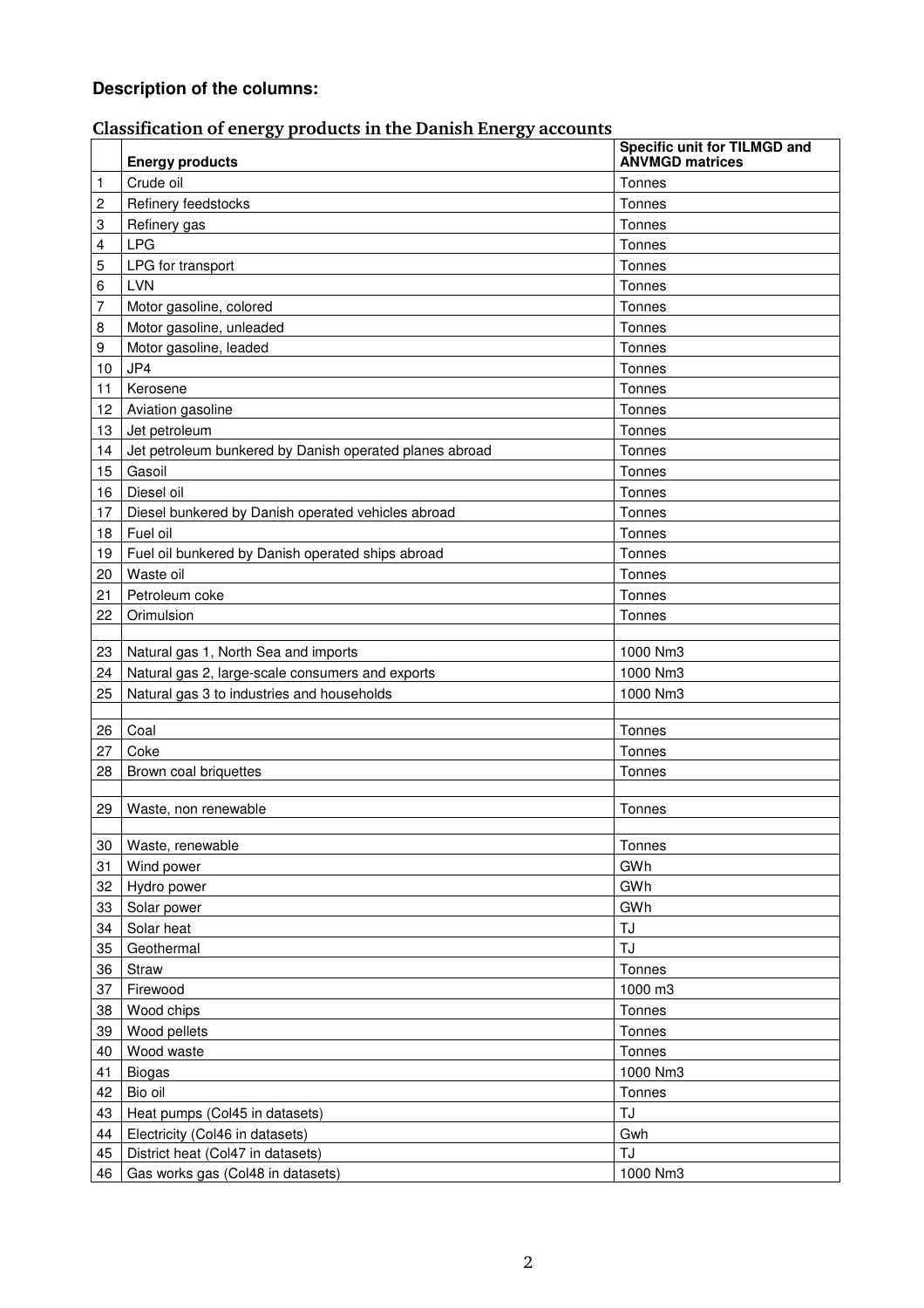# **Description of the rows:**

|                | Transaction    |          |                                |
|----------------|----------------|----------|--------------------------------|
|                | code (0100 for |          | <b>Description of content</b>  |
|                | supply, 2000   |          |                                |
| <b>Row</b>     | for use)       | Industry |                                |
| 1              | 0100 / 2000    | 010000   | Agriculture and horticulture   |
| $\overline{c}$ | 0100 / 2000    | 020000   | Forestry                       |
| 3              | 0100 / 2000    | 030000   | Fishing                        |
| 4              | 0100 / 2000    | 060000   | Extraction of oil and gas      |
| 5              | 0100 / 2000    | 080090   | Extraction of gravel and stone |
| 6              | 0100 / 2000    | 090000   | Mining support service         |
| 7              | 0100 / 2000    | 100010   | Production of meat             |
| $\bf{8}$       | 0100 / 2000    | 100020   | Processing of fish             |
| 9              | 0100 / 2000    | 100030   | Manufacture of dairy products  |
| 10             | 0100 / 2000    | 100040   | Manufacture of bakery products |
| 11             | 0100 / 2000    | 100050   | Other manufacture of food      |
| 12             | 0100 / 2000    | 110000   | Manufacture of beverages       |
| 13             | 0100 / 2000    | 120000   | Manufact. of tobacco products  |
| 14             | 0100 / 2000    | 130000   | Manufacture of textiles        |
| 15             | 0100 / 2000    | 140000   | Manufacture of wearing apparel |
| 16             | 0100 / 2000    | 150000   | Manufacture of footwear etc.   |
| 17             | 0100 / 2000    | 160000   | Manufacture of wood etc.       |
| 18             | 0100 / 2000    | 170000   | Manufacture of paper etc.      |
| 19             | 0100 / 2000    | 180000   | Printing etc.                  |
| 20             | 0100 / 2000    | 190000   | Oil refinery etc.              |
| 21             | 0100 / 2000    | 200010   | Manufacture of basic chemicals |
| 22             | 0100 / 2000    | 200020   | Manufact. of paints, soap etc. |
| 23             | 0100 / 2000    | 210000   | Pharmaceuticals                |
| 24             | 0100 / 2000    | 220000   | Manufacture of rubber etc.     |
| 25             | 0100 / 2000    | 230010   | Manufacture of glass etc.      |
| 26             | 0100 / 2000    | 230020   | Manufacture of concrete etc.   |
| 27             | 0100 / 2000    | 240000   | Manufacture of basic metals    |
| 28             | 0100 / 2000    | 250000   | Manufact. of fabricated metal  |
| 29             | 0100 / 2000    | 260010   | Manufact. of computers, etc.   |
| 30             | 0100 / 2000    | 260020   | Manufact, of other electronics |
| 31             | 0100 / 2000    | 270010   | Manufacture of motors, etc.    |
| 32             | 0100 / 2000    | 270020   | Manufacture of wires, cables   |
| 33             | 0100 / 2000    | 270030   | Manuf.of household appl. etc.  |
| 34             | 0100 / 2000    | 280010   | Manufacture of engines etc.    |
| 35             | 0100 / 2000    | 280020   | Manufacture of other machinery |
| 36             | 0100 / 2000    | 290000   | Manuf. of motor vehicles etc.  |
| 37             | 0100 / 2000    | 300000   | Mf. of ships, transport equip. |
| 38             | 0100 / 2000    | 310000   | Manufacture of furniture       |
| 39             | 0100 / 2000    | 320010   | Manufact. of med. instruments  |
| 40             | 0100 / 2000    | 320020   | Manufacture of toys, etc.      |
| 41             | 0100 / 2000    | 330000   | Repair, inst. of machinery etc |
| 42             | 0100 / 2000    | 350010   | Prod., distrib. of electricity |
| 43             | 0100 / 2000    | 350020   | Manuf.and distribution of gas  |
| 44             | 0100 / 2000    | 350030   | Steam and hot water supply     |
| 45             | 0100 / 2000    | 360000   | Water collect.purification etc |
| 46             | 0100 / 2000    | 370000   | Sewerage                       |
| 47             | 0100 / 2000    | 383900   | Waste and materials            |
| 48             | 0100 / 2000    | 410009   | Construction of new buildings  |
| 49             | 0100 / 2000    | 420000   | Civil engeneering              |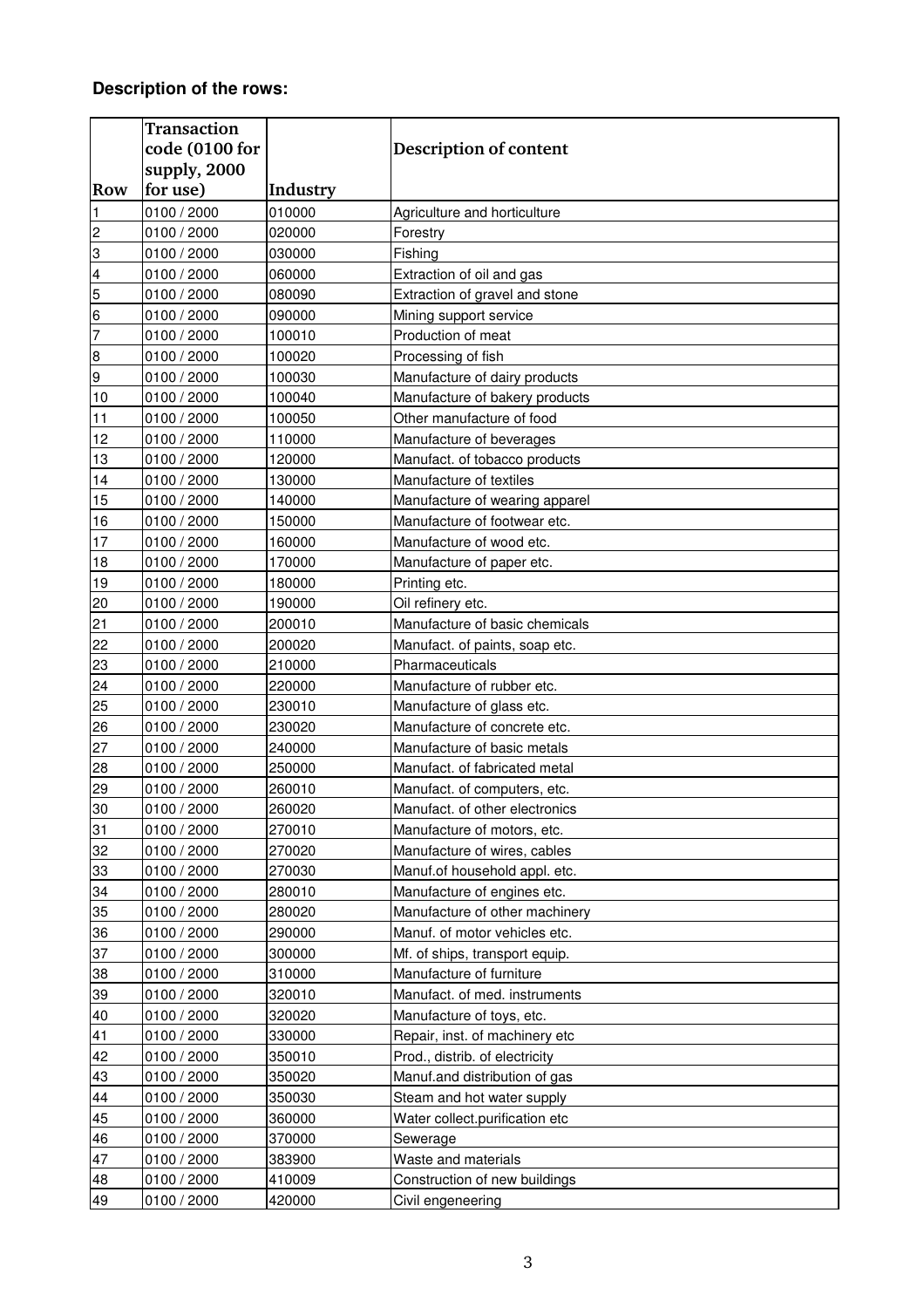| 50  | 0100 / 2000 | 430003 | Professional repair and maint.   |
|-----|-------------|--------|----------------------------------|
| 51  | 0100 / 2000 | 430004 | Own-account repair and maint.    |
| 52  | 0100 / 2000 | 450010 | Sale of motor vehicles           |
| 53  | 0100 / 2000 | 450020 | Repair etc. of motor veh. etc.   |
| 54  | 0100 / 2000 | 460000 | Wholesale                        |
| 55  | 0100 / 2000 | 470000 | Retail sale                      |
| 56  | 0100 / 2000 | 490010 | Passenger rail transport etc.    |
| 57  | 0100 / 2000 | 490020 | Transp.by suburban trains etc.   |
| 58  | 0100 / 2000 | 490030 | Road and pipeline transport      |
| 59  | 0100 / 2000 | 500000 | Water transport                  |
| 60  | 0100 / 2000 | 510000 | Air transport                    |
| 61  | 0100 / 2000 | 520000 | Support activities for transp.   |
| 62  | 0100 / 2000 | 530000 | Postal and courier activities    |
| 63  | 0100 / 2000 | 550000 | Hotels, similar accommodation    |
| 64  | 0100 / 2000 | 560000 | Restaurants                      |
| 65  | 0100 / 2000 | 580010 | Publishing                       |
| 66  | 0100 / 2000 | 580020 | Publishing, computer games etc.  |
| 67  | 0100 / 2000 | 590000 | Motion picture, tv and sound     |
| 68  | 0100 / 2000 | 600000 | Radio, television broadcasting   |
| 69  | 0100 / 2000 | 610000 | Telecommunications               |
| 70  | 0100 / 2000 | 620000 | Information technology service   |
| 71  | 0100 / 2000 | 630000 | Information service activities   |
| 72  | 0100 / 2000 | 640010 | Monetary intermediation          |
| 73  | 0100 / 2000 | 640020 | Mortgage credit institutes etc   |
| 74  | 0100 / 2000 | 650000 | Insurance and pension funding    |
| 75  | 0100 / 2000 | 660000 | Other financial activities       |
| 76  | 0100 / 2000 | 680010 | Buying, selling of real estate   |
| 77  | 0100 / 2000 | 680030 | Renting, non-resid. Buildings    |
| 78  | 0100 / 2000 | 680023 | Renting of resident. buildings   |
| 79  | 0100 / 2000 | 680024 | Owner-occupied dwellings         |
| 80  | 0100 / 2000 | 690010 | Legal activities                 |
| 81  | 0100 / 2000 | 690020 | Accounting and bookkeeping       |
| 82  | 0100 / 2000 | 700000 | <b>Business consultancy</b>      |
| 83  | 0100 / 2000 | 710000 | Architecture and engineering     |
| 84  | 0100 / 2000 | 720001 | Research and developm.(market)   |
| 85  | 0100 / 2000 | 720002 | Research and dev. (non-market)   |
| 86  | 0100 / 2000 | 730000 | Advertising, market research     |
| 87  | 0100 / 2000 | 740000 | Other technical business serv.   |
| 88  | 0100 / 2000 | 750000 | Veterinary activities            |
| 89  | 0100 / 2000 | 770000 | Rental and leasing activities    |
| 90  | 0100 / 2000 | 780000 | <b>Employment activities</b>     |
| 91  | 0100 / 2000 | 790000 | Travel agent activities          |
| 92  | 0100 / 2000 | 800000 | Security and investigation       |
| 93  | 0100 / 2000 | 810000 | Services to buildings, cleaning  |
| 94  | 0100 / 2000 | 820000 | Other business services          |
| 95  | 0100 / 2000 | 840010 | Public administration            |
| 96  | 0100 / 2000 | 840022 | Defence, publ.order(non-market)  |
| 97  | 0100 / 2000 | 840021 | Rescue service ect. (market)     |
| 98  | 0100 / 2000 | 850010 | Primary education                |
| 99  | 0100 / 2000 | 850020 | Secondary education              |
| 100 | 0100 / 2000 | 850030 | Higher education                 |
| 101 | 0100 / 2000 | 850042 | Adult-, other educ. (non-market) |
| 102 | 0100 / 2000 | 850041 | Adult-, other education (market) |
| 103 | 0100 / 2000 | 860010 | Hospital activities              |